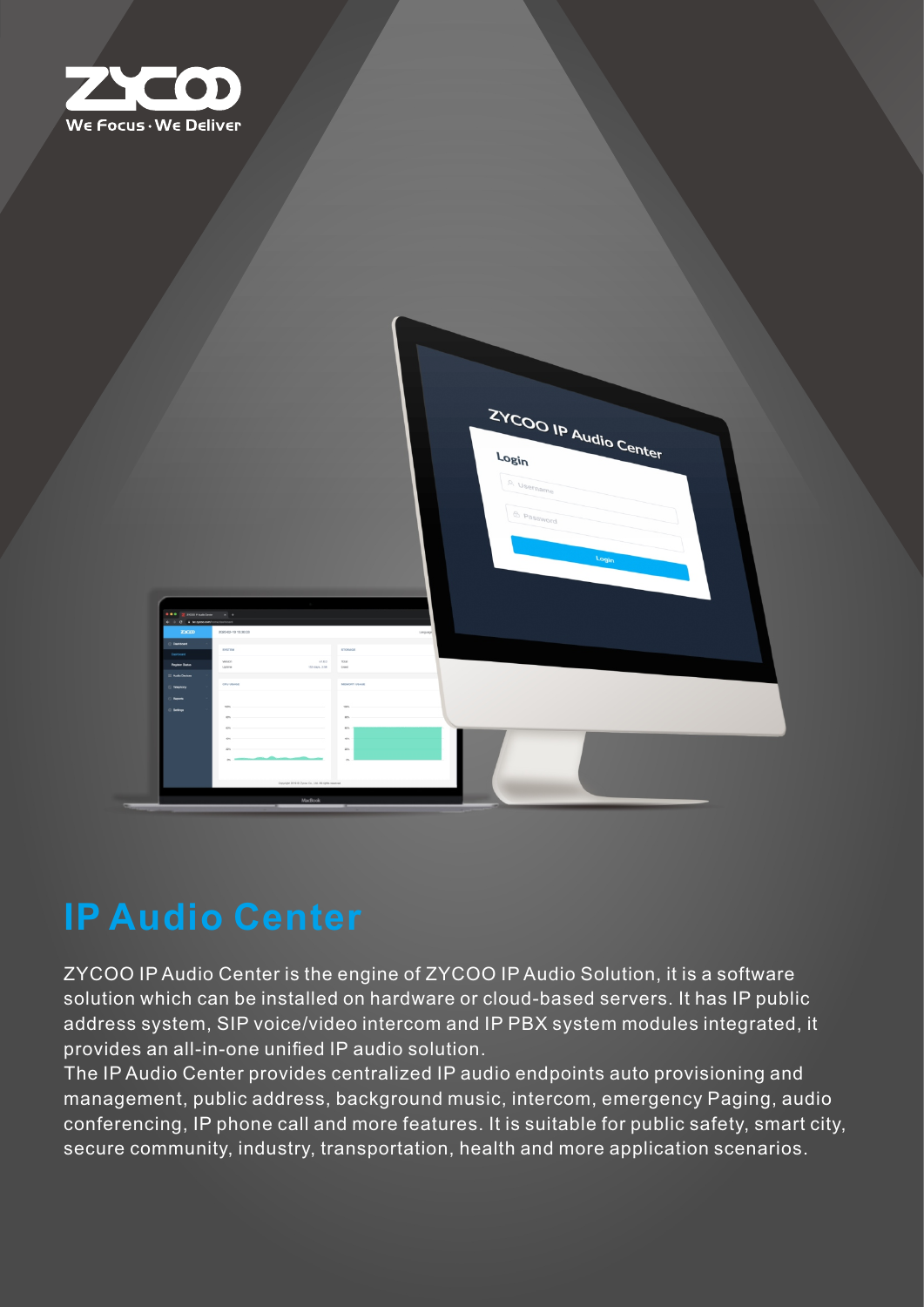### $ZYCOO$  Co, Ltd  $\equiv$

### **Feature Highlights**



#### **Unified Solution**

SIP IP Audio Center supports integration of ZYCOO network speakers, SIP safety intercom devices, SIP paging gateways, IP phones and other devices. And it can be connected to ITSP or third-party SIP server using SIP trunking.



#### **Flexible Grouping**

The network speakers can be grouped (zoned) according to its location or usage, so zonebased live paging, scheduled paging, emergency paging and more zone-based features can be all achieved.



#### **Superior Quality Background Music**

320Kbps superior quality MP3 music files and streamed media music supported, click to play music or schedule music playing can be achieved. And different music for different zones is also supported.



#### **SIP Voice/Video Intercom**

Except SIP voice intercom, video intercom is supported with ZYCOO SIP safety video intercom IV03, or by using the IA03 integration with external IP camera.



#### **Live SIP Paging**

By dialing a speaker or speaker group number from an IP phone or a SIP microphone to initiate a live SIP paging. And by using ZYCOO IP Audio Dispatch Console, dick to paging is supported.



#### **Audio Conferencing**

ZYCOO IP Audio Center supports audio conferencing, and the conference can be managed by using the IP Audio Dispatch Console. Invite, mute/unmute, kick out participants options are supported.



#### **G.722 Audio Codec Support**

ZYCOO IP Audio Center, network speakers, SIP safety intercom devices, SIP paging gateways and IP phones all support G.722 HD wideband audio codec. HD audio quality of SIP paging, SIP intercom and SIP phone calls is guaranteed.

#### **Auto Provisioning and Centralized Management**

By using MQTT IoT protocol the IP Audio Center can auto provision, manage and control local or remote ZYCOO IP audio endpoints.



#### **Recording System**

SIP paging, SIP intercom, SIP phone calls can be automatically recorded by the IP Audio Center, the recordings can be reviewed online and downloaded for archiving if required.



#### **Multiple Dispatch User Login**

Multiple IP Audio Dispatch Console users can be created on the IP Audio Center, and the users can be associated with different group/groups. So, each of the users can work separately, and multi-site IP Audio system can be achieved.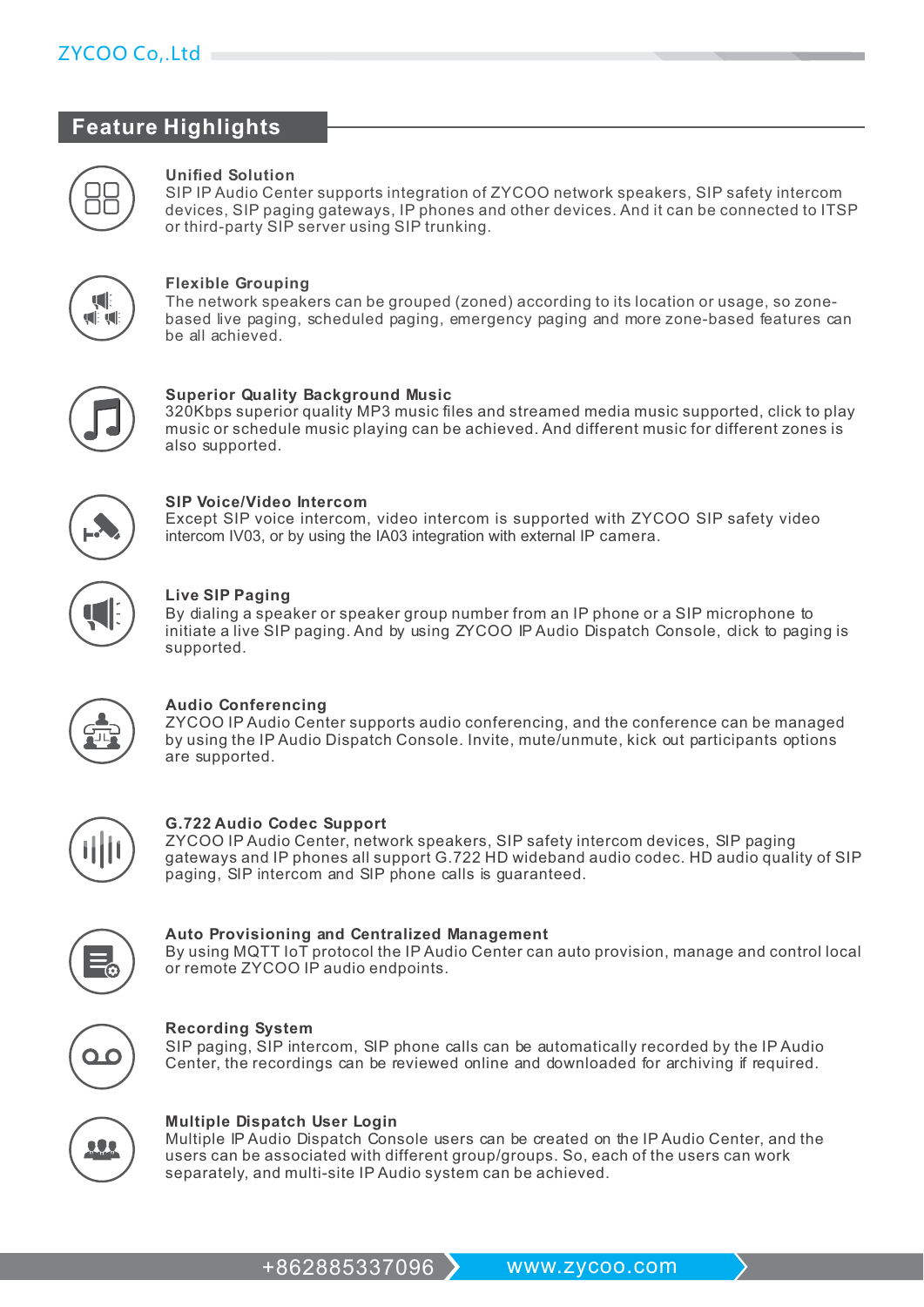### ZYCOO Co..Ltd



#### **Auto Receptionist (IVR)**

Customized, multi-level auto receptionist menu can be set up on the IP Audio Center, improves inbound call processing efficiency and caller satisfaction.

### **SIP/IMS Trunk and Inbound/Outbound Call Control**

SIP and IMS trunks are supported by the IP Audio Center, for integration with the ITSP or third-party SIP server and as a result, inbound and outbound phone calls are supported.

### **More Features**

- **Scheduled Paging**
- **Automatic Paging**
- **Emergency Paging**
- Alarm Paging
- Live Announcements/Paging
- Prerecorded Message Paging
- **Text-to-Speech Paging**
- Zone-based Paging
- Paging Group (Zone)
- **Background Music**
- **Streaming Media Music**
- **Paging Beep**
- Voice Intercom
- Video Intercom
- Call Forward
- **Call Transfer**
- Call Spy
- **Barge Spy**  $\bullet$
- **Whisper Spy**
- **Call Split**  $\bullet$
- **Wakeup Call**  $\bullet$
- Audio Conferencing  $\bullet$
- Do Not Disturb (DND)  $\bullet$
- In/Outbound Call Control
- Auto Receptionist (IVR)  $\bullet$
- **Customized IVR Prompts**
- Video Call
- SIP Trunking
- SIP Paging Recording
- **Conference Recording**
- Intercom Recording
- **Call Recording**
- **System Logs**
- Call Logs
- **Volume Control**
- **Multiple Dispatch User**
- **Multisite Support**
- **Endpoints Status Monitoring**
- **Centralized Management**
- **Device Fault Report**
- Device Location Mark
- **API Support**

## **Specifications**

| Number of IP Audio Endpoints                | 4000 (Max)                         |
|---------------------------------------------|------------------------------------|
| Number of Paging Groups (Zones)             | Unlimited                          |
| Number of MP3 Audio Files                   | Unlimited                          |
| <b>Number of Playlists</b>                  | 200 (Max)                          |
| Number of Timetable Triggered Paging Tasks  | Unlimited                          |
| Number of Number Triggered Paging Tasks     | Unlimited                          |
| Number of SIP Concurrent Calls              | 500 (Max)                          |
| Number of Simultaneous Conference Attendees | 500 (Max)                          |
| Number of Simultaneous SIP Paging Speakers  | 500 (Max)                          |
| <b>Recording Time</b>                       | Unlimited<br>(Wav format, 1MB/min) |